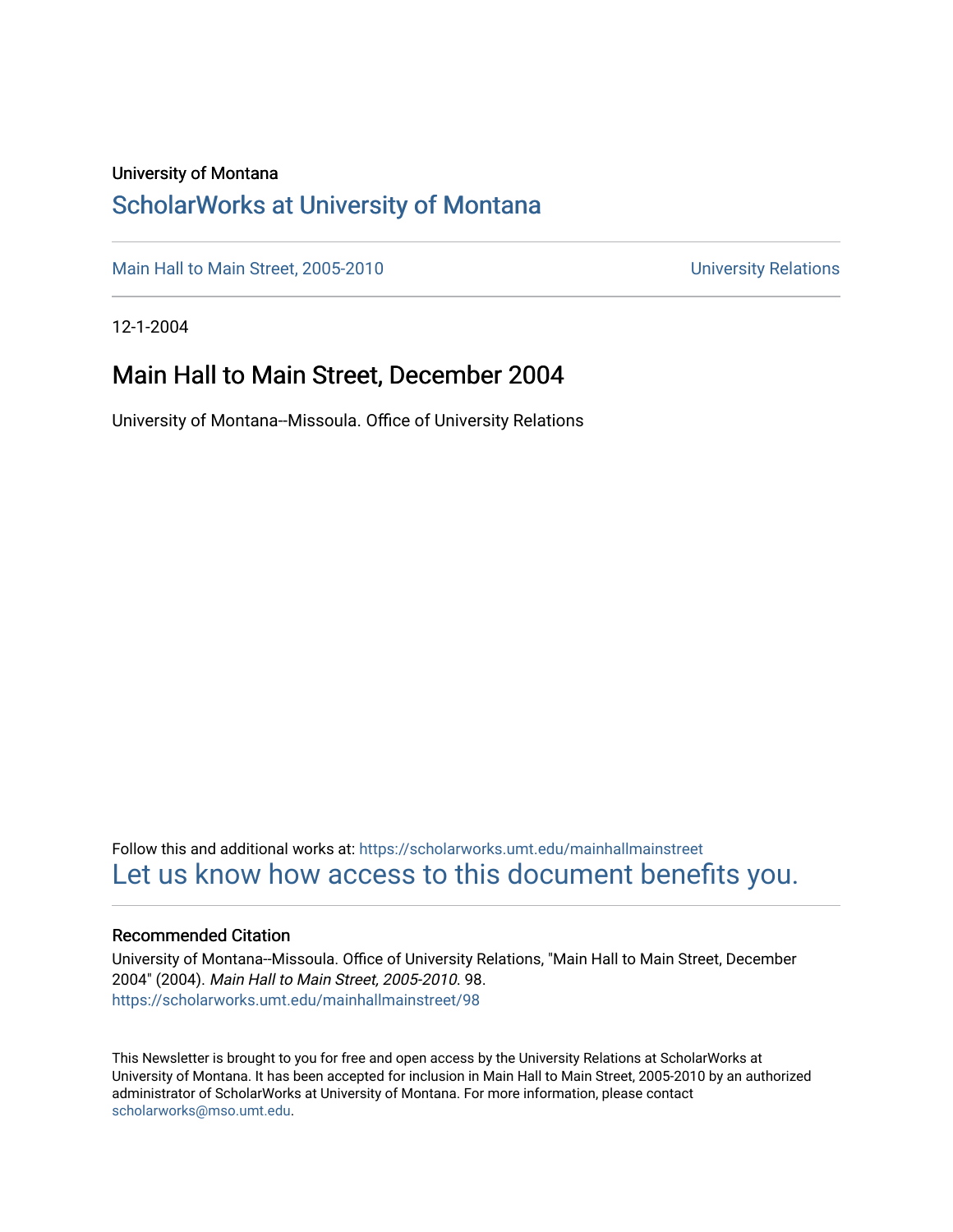**UNIVERSITY OF MONTANA Main Hall ta Main St.** 

Vol. 10, No. 12 **Connecting Campus and Community** 

December 2004

# Noted state historian named Montana Professor of the Year

arry FILE, who has taught history<br>at The University of Montana UM<br>for nearly four decades, has been His<br>mamed the 2004 Montana Professor of the tana Tarry Fritz, who has taught history at The University of Montana **f** for nearly four decades, has been Year by two national organizations that promote teaching excellence.

Fritz is among 50 of the nations top professors who were honored at events in Washington, D.C., last month as guests of the Carnegie Foundation for the Advancement of Teaching and the Council for Advancement and Support of Education.

This marks the fifth consecutive year that a UM faculty member has won the award, which recognizes one professor from each state for outstanding teaching at the undergraduate level.

That record speaks volumes about the quality of teaching at The University of Montana," said UM President George Dennison, who nominated Fritz for the 2004 award. Letters of support also came from Fritz's current and former students and campus colleagues.

Professor Harry Fritz has a deserved reputation on campus for superb teaching, Dennison said. "In a real sense, he lives what he teaches, and students recognize the difference.

A history department faculty member since 1967, Fritz consistently has been one of the University's most popular profes*sors,* filling the minds of thousands of UM students with lessons of the past. His courses on American and Montana history remain as popular today

as when he began his tenure. He has won every UM teaching excellence award given by the administration and students — some twice.

An internationally recognized expert on Lewis and Clark, Fritz has appeared in documentaries on and written extensively about the Corps of Discovery. His new book, "The Lewis and Clark Expedition," was published earlier this year by Greenwood Press.

Fritz is known for literally bringing history to life with his annual impression of Abraham Lincoln. Tall, lean and unusually Lincolnesque in appearance,

*(Continued back page)*

**UM Professor Harry Fritz** 

> as an act of kindness. "Cory was a real nice kid, and he always helped everybody out," Betz said.

Betz decided to use his \$10 to feed lunch to the homeless man in Sturgis.

"It was a really, really hot day. The least <sup>I</sup> could do is get him some water and something to eat," Betz said. "He seemed like a nice guy.

In the half hour the two were at Dairy Queen, Betz found out much about the man he had picked up. In his early-to-mid

*(Continued back page)*

UM student aids homeless man in friend'<sup>s</sup> memory n a blistering June day, rumbles of hunger in Zach Betz's stomach urged him to pull off Interstate 90 into the town of Sturgis, S.D.

Betz, a 19-year-old from DeWitt, Iowa, was on his way to attend freshman orientation at UM. When Betz pulled off the road, he noticed a homeless man holding a sign reading "Will work for food and God bless," so he decided to take the man out to lunch with him at a nearby Dairy Queen.

It was an act of charity by Betz that was inspired by former classmate Cory Selby, who died of a heart ailment the summer

before his sophomore year. His parents, Mike and Jill Selby, decided to give each graduate of the 2004 class \$ 10 to spend on others. They urged the graduates to donate the money to a charity of choice or use it to help another.

"Cory's parents came and talked to us at graduation and they said, 'do something you wouldn't usually do,"' Betz said.

In a small town like DeWitt everybody knew everybody, including Selby, Betz said. He remembers Selby as a good person with a spirit for helping others someone who would mow people's lawns

The Discarry Continues at The University of Montana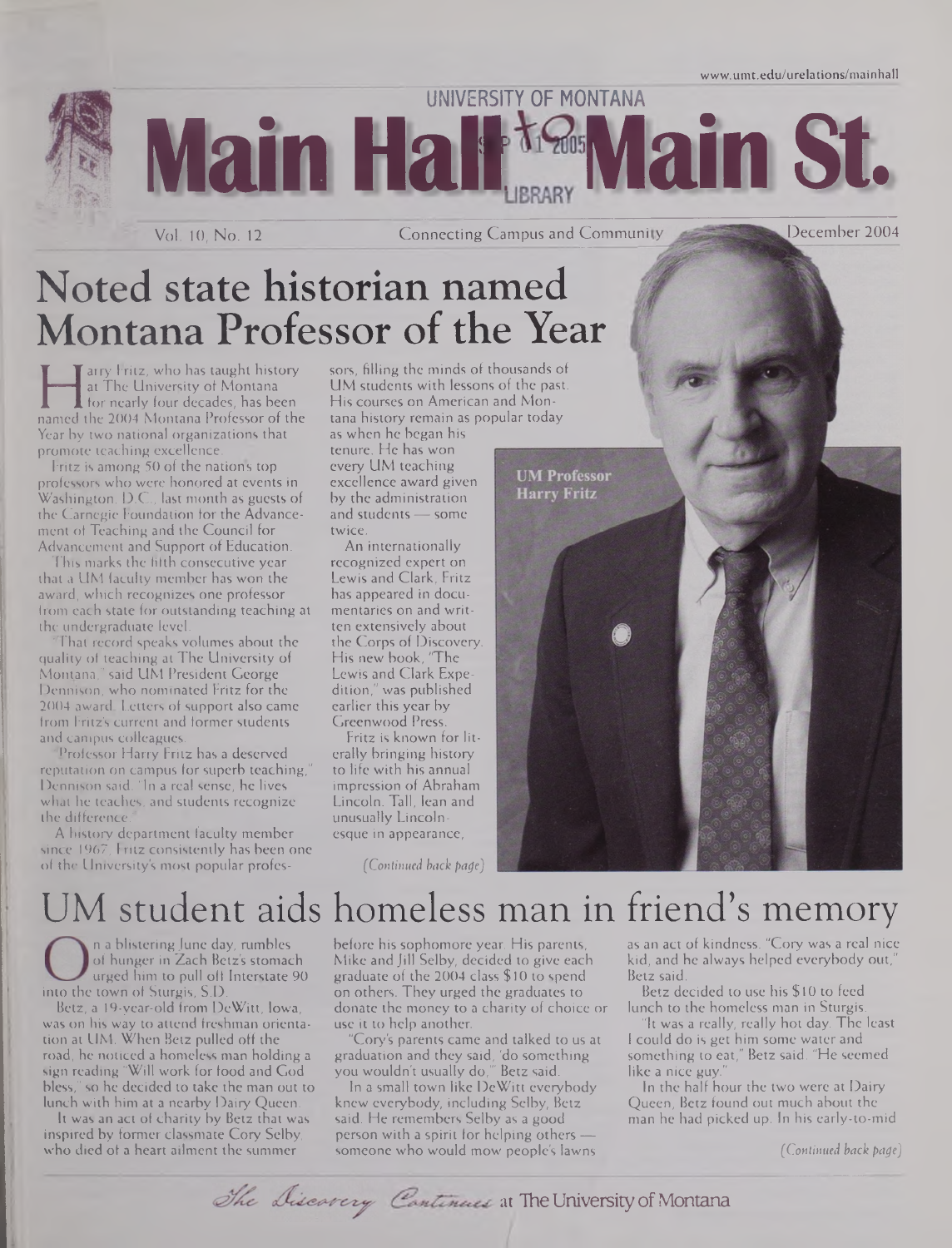# **Students tackle issues with unique radio program**

M drinking and a minor in posses-<br>The answer can be found in the student-<br>led Eostheiden Eorum a discussion held ention fake IDs, dorm room drinking and a minor in possession and what do you get? led Footbridge Forum, a discussion held one hour each month on University radio station 89.9 KBGA. The program, which uses the theme "Cocktail Culture" this semester, encourages student and community voices to be heard on a topic that has affected everyone's life in some way — alcohol.

For some University students, going out to bars is their way to have a good time. But wait, aren't most UM students underage? That doesn't seem to be a problem anymore because of two words — fake ID.

It's a game students learn to play. It's too easy," said Ashley Sparano, a Footbridge Forum panel member and UM junior in communication studies and business administration.

A system that's become easy to figure out has become a problem in the Missoula community, which is why the Forum made it the topic this semester.

Bringing people together to solve local problems is the purpose of the Forum, said Denise Dowling, assistant professor in the Department of Radio/Television and Footbridge Forum adviser. 'This semester we are focusing on three areas: problems alcohol causes, what's the root and what do we do?" Dowling said.

The formula of combining student and



**Lively discussion: UM students examine America's drinking culture during a recent Footbridge Forum.**

community member ideas to nix the alcohol problem is just what the Forum did. After the last broadcast on Monday, Nov. 22, the students leading the Forum came away with a long list of ideas to locally quell the problem of alcohol abuse and underage drinking.

The Forum consisted of six members dedicated to sharing their opinions through the radio show. Three UM students - Sparano, Oliver Nordlund a senior in history, and Andrew Levin, a senior in communication studies — are representatives on the panel. One Big Sky High School student, Chelsea Rayfield, was brought on to view the teenage perspective. Two community members, Cheryl Minnick, a career counselor at UM and mother of two teen girls, and Matt Anderson, a bartender at Finn and Porter, were the town's voices front and center on the radio show. Listeners could hear them talk about everything from their own experiences with alcohol to their thoughts

on why it's such a big problem.

The program is led by Angela Marshall, a senior in broadcast journalism, and Beth Saboe, a senior in broadcast journalism and political science.

Both Marshall and Saboe are producers of the Forum. Marshall also serves as the show's moderator. Each student believes the Forum is a strong place for student involvement.

"Everyone has an opinion on everything," Saboe said, "so <sup>I</sup> like having the idea of a venue where everyone can contribute."

Students are involved in every aspect of the show, from photojournalism senior Dan Menlove creating the flashy advertisements to business sophomore Chris Abbott and senior in radio/television Dustin Blanchet running the mechanics of the show.

The show has been student-run since

*(Continued hack page*

### Law students top moot court meet

**F** a row. UM law students have won<br>the right to compete at the National<br>Moot Court Finals in New York City. or an unprecedented seventh year in a row, UM law students have won the right to compete at the National

A UM team placed first in the Northwest Regional Moot Court competition at the University of Washington in Seattle Nov. 4-6. The team members are Jeff Roth from Missoula, Matt Thuesen from Billings and Whitney Welsh from Whitefish. All UM competitors are third-year law students.

They did a remarkable job," said UM law Professor Larry Howell. "I think this shows the strong writing and skills program we have here at the law school because no other law school in the nation has made it to finals the last seven years.

Before the regional competition, students prepared a brief to the U.S. Supreme Court that accounted for 40 percent of their score in each argument, with oral arguments accounting for the rest. The UM team's brief placed first, helping the team win all seven of its arguments. In addition, Welsh was named among the top five oralists in the competition.

A second UM team made up of Ryan Heuwinkel from Council Bluffs, Iowa, Megan Morris from Butte; and Jenifer Reece from Durango, Colo., stayed in the competition until the quarter-finals. Their brief placed second.

Howell said moot court competitors usually are presented with a problem pending before the U.S. Supreme Court. Their issue at regionals was whether a corrupt union official violated federal mail fraud statutes even when there was no economic injury to the victims. A second issue regarded a due process challenge to the procedures of the U.S. tax court.

Howell said there are about 180 accredited law schools in the United States. Of those, about 145 participate in the National Moot Court Competition in a given year. The country is divided into 14 regions, and the first- and second-place teams from each region move on to the



**Arguers extraordinaire: (Left to right) Matt Thuesen, Whitney Welsh and Jeff Roth.**

National Moot Court Finals each January. UM has placed first or second in the Northwest region seven years in a row and won the national championship in 2000. The team is coached by Howell and Visiting Professor Andrew King-Ries.

The national competition is sponsored by the New York City Bar Association and the American College of Trial Lawyers. **4»**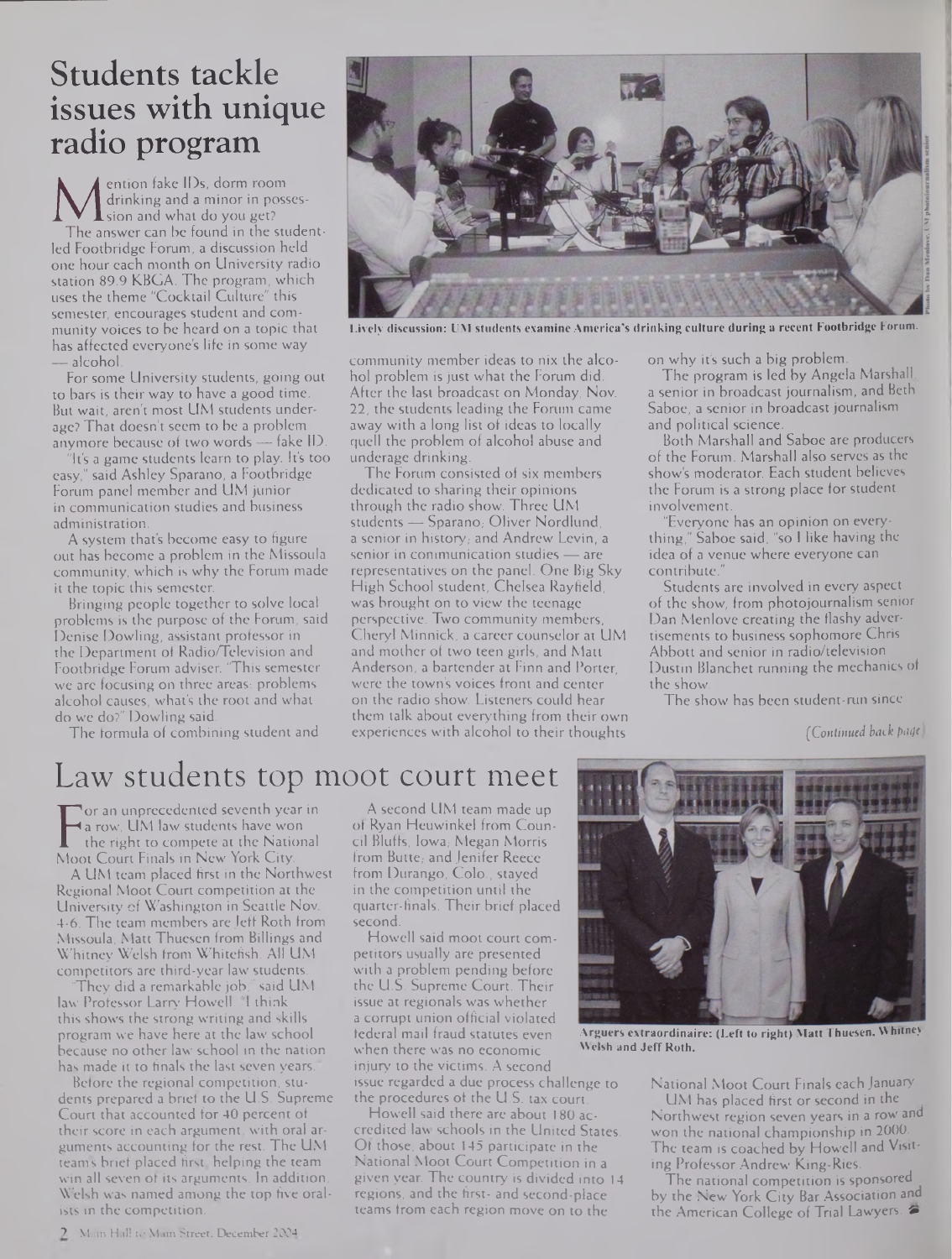**Graduating Athletes—**Student-athletes attending UM are interested in more than sports. In Fact, recent NCAA figures show UM leads its Big Sky Conference rivals and the national average in student-athlete graduation rates. According to the 2004 NCAA Division I Graduation-Rates Report, UM graduates 70 percent of its studentathletes. The average student-athlete grad-

uate rate for all Division <sup>I</sup> schools is 62 percent. Other Big Sky Conference Schools don't fare as well. Montana State University-Bozeman graduates 52 percent of its student-athletes, Northern Arizona 55 percent, Weber State 53 percent, Eastern Washington 43 percent, Sacramento State 41 percent and Portland State 36 percent. The 2004 report examines student-athletes who received athletics aid from their university for any period of time during their entering year. The report is based on student-athletes who entered their institutions in the 1997 academic year. Full report information is online at [http://www.ncaa.org/grad\\_rates/2004/dl/](http://www.ncaa.org/grad_rates/2004/dl/).

**One Ring to Rule Them All—**The Alumni Association has announced that UM now offers official rings for its alumni and enrolled students who have completed at least 60 credit hours. The new ring designs were unveiled Nov. 16 in the University Center atrium. A committee of students, alumni and staff designed the official UM ring. Featuring Main Hall, the ring displays University icons and symbols. Johnston said a ring presentation ceremony will take place before next **spring's** Commencement ceremonies. All ring recipients and their parents will be invited to take part in this new UM tradition.

For more information, visit <http://www.balfourcollege.com> or call (866) 225-3687.

**Athletes Honored—**Two UM student athletes were recognized with the Montana Athletes in Service Award during the Grizzly/Bobcat football game Nov. 20 at Washington-Grizzly Stadium. The awards are given by Montana Campus Compact and recognize UM and Montana State University athletes for their dedication and time spent on civic engagement through community service. The two UM winners are Shane MacIntyre, a senior football player from Helena, and Vasi Jankovich, a junior in track from Mercer Island, Wash. MacIntyre is a biology major whose community service includes Missoula Youth Homes, Youth Griz for a Day and nonprofit fund raising. Jankovich, who majors in history, has donated her time to the Poverello Center, orthodox church and Big Brothers Big Sisters. Two student athletes from Montana State University received the award as well. This is the fourth year students were honored at the annual grudge match. The award presentation also commemorated the anniversary of the 2000 signing of the Presidents' Declaration on the Civic Responsibility of Higher Education.

**National Recognition for Humanities—**The **UM-campus**based Montana Committee for the Humanities was honored with the Helen and Martin Schwartz Prize for Excellence in Public Programming. Presented by the Federation of State Humanities Councils, the award was given at a Nov. 13 luncheon ceremony in Washington, D.C. The Schwartz Prize honors the nation's best public humanities program. MCH won for A Confluence of Cultures: Native Americans and the Expedition of Lewis and Clark," which the committee supported in 2003 with a \$10,500 grant. The "Confluence of Cultures" took place May 28-30, 2003, at UM-Missoula. It was the brainchild of two American Indians — UM law Professor Raymond Cross and Blackfeet cultural leader and educator Darrell Robes Kipp, a longtime MCH associate and grantee. More than 600 registered attendees and hundreds of



incidental audience members — primarily American Indians — attended the event. The award is MCH's fourth Schwartz Prize. In the history of the Schwartz Prize, only one other state humanities council has received the honor four times.

**Rewarding Research—**Sue Griffin, a UM forestry and conservation doctoral

student, was awarded a Canon National Park Science Scholars Program Scholarship for her marmot research in Olympic National Park, Wash. The scholarship, which is awarded on a competitive basis, grants selected Ph.D. students \$78,000 in scholarship funds to conduct research essential to the conservation of national parks. The scholarship program is a collaboration among Canon U.S.A. Inc., the American Association for the Advancement of Science and the U.S. National Park Service. Griffin is one of eight students across the United States to win the award. Her proposed research project focuses on the

Olympic marmot, a possibly declining species found only in the high-elevation meadows of the Olympic Peninsula on the Washington coast. Griffin also is a 2004 recipient of the \$10,000 Budweiser Conservation Scholarship, a National Science Foundation fellowship, an Environmental Protection Agency fellowship and an NSF grant.

> **UM Law Team Fares Well—**The UM law school's American Bar Association negotiation competition team advanced to the final round of the Region 10 competition

held Nov. 13 in Vancouver, British Columbia. The UM team of Katie Olson and Doug Schultz, both second-year students, competed against others from 20 law schools throughout the Northwest and Canada. Although they did not win first place, Olson and Schultz were still awarded the opportunity to compete in the national finals.

**Art Auction a Success—**More than \$70,000 of artwork was sold at the Best of the West Art Auction Saturday, Oct. 30, held by UM's Montana Museum of Art and Culture. The event, which took place in the University Center Ballroom at UM-Missoula, was attended by more than 140 guests. Twenty-three volunteers helped with the dinner and auction. Revenue raised from the event goes toward Art Matters, the museum's new educational outreach program, conservation and preservation efforts for works in the permanent collection, and new signs for the Performing Arts and Radio/Television Center. Nearly 70 percent of the artwork on display was sold.

**Campus Hosts Photography Exhibit—A** collection of photographs by late Montana artist Lee Nye are on display at UM's Montana Museum of Art and Culture. The exhibit will run in the Meloy and Paxson galleries until Jan. 31, 2005. The exhibit includes four of Nye's black-and-white photographic series: "The White Series," "The Black Series," "The Graphite Series" and "The Transpositionals." These series are representative of Nye's major work, although he was best known for his portraits of "regulars" at Eddie's Club. Nye was born in Hysham in 1926. He moved to California in 1950 and studied photography at the Brooks Institute in Santa Barbara. He later returned to Montana, earning a bachelor of fine arts degree from UM in 1976 and teaching photography at the University from 1969 to 1981.

**New Look Newsletter—**UM's Main Hall to Main St. newsletter has been around for 10 years. If you get this publication, you are likely a teacher, legislator, parent, reporter or prominent friend of the University. Well, after 10 years we've decided to give Main Hail to Main St. a face-lift, so get ready for a fresh look in the January 2005 issue as this newsletter enters its second decade.  $\clubsuit$